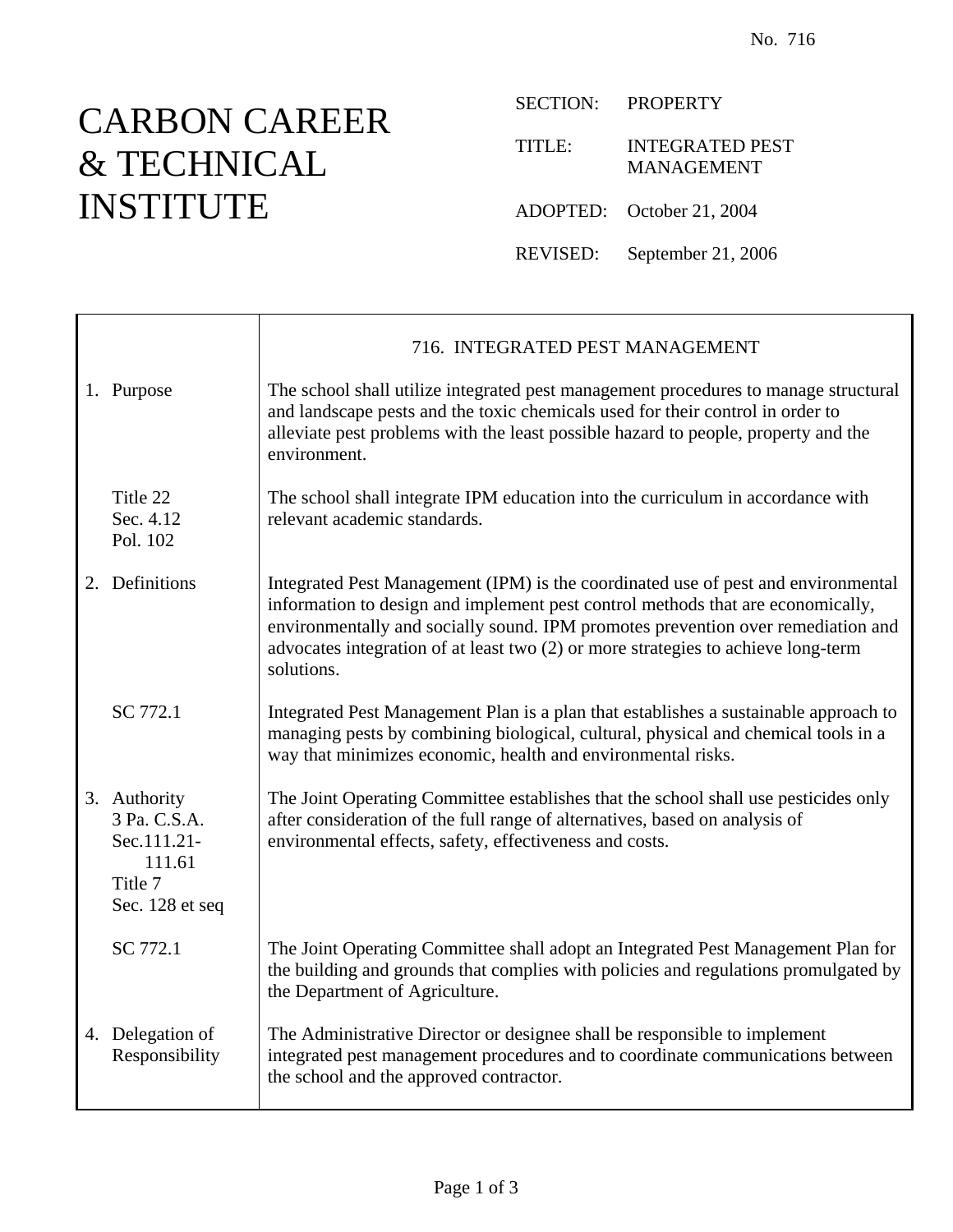| SC 772.1      | The Administrative Director or designee shall be responsible to annually notify<br>parents/guardians of the procedures for requesting notification of planned and<br>emergency applications of pesticides in the building and on school grounds. |
|---------------|--------------------------------------------------------------------------------------------------------------------------------------------------------------------------------------------------------------------------------------------------|
|               | Appropriate personnel involved in making decisions relative to pest management<br>shall participate in update training.                                                                                                                          |
| 5. Guidelines | Pest management strategies may include education, exclusion, sanitation,<br>maintenance, biological and mechanical controls, and site appropriate pesticides.                                                                                    |
|               | An integrated pest management decision shall consist of the following five (5) steps:                                                                                                                                                            |
|               | Identify pest species.<br>1.                                                                                                                                                                                                                     |
|               | Estimate pest populations and compare to established action thresholds.<br>2.                                                                                                                                                                    |
|               | Select the appropriate management tactics based on current on-site<br>3.<br>information.                                                                                                                                                         |
|               | Assess effectiveness of pest management.<br>4.                                                                                                                                                                                                   |
|               | Keep appropriate records.<br>5.                                                                                                                                                                                                                  |
|               | An Integrated Pest Management Plan shall include the education of staff, students<br>and the public about IPM policies and procedures.                                                                                                           |
| SC 772.1      | When pesticide applications are scheduled in the building and on school grounds, the<br>school shall provide notification in accordance with law, including:                                                                                     |
|               | 1. Posting a pest control sign in an appropriate area.                                                                                                                                                                                           |
|               | 2. Providing the pest control information sheet to all individuals working in the<br>school building.                                                                                                                                            |
|               | 3. Providing required notice to all parents/guardians of students or to a list of<br>parents/guardians who have requested notification of individual applications of<br>pesticides.                                                              |
| SC 772.1      | Where pests pose an immediate threat to the health and safety of students or<br>employees, the school may authorize an emergency pesticide application and shall<br>notify by telephone any parent/guardian who has requested such notification. |
| SC 772.1      | The school shall maintain detailed records of all chemical pest control treatments for<br>at least three (3) years. Information regarding pest management activities shall be<br>available to the public at the administrative office.           |